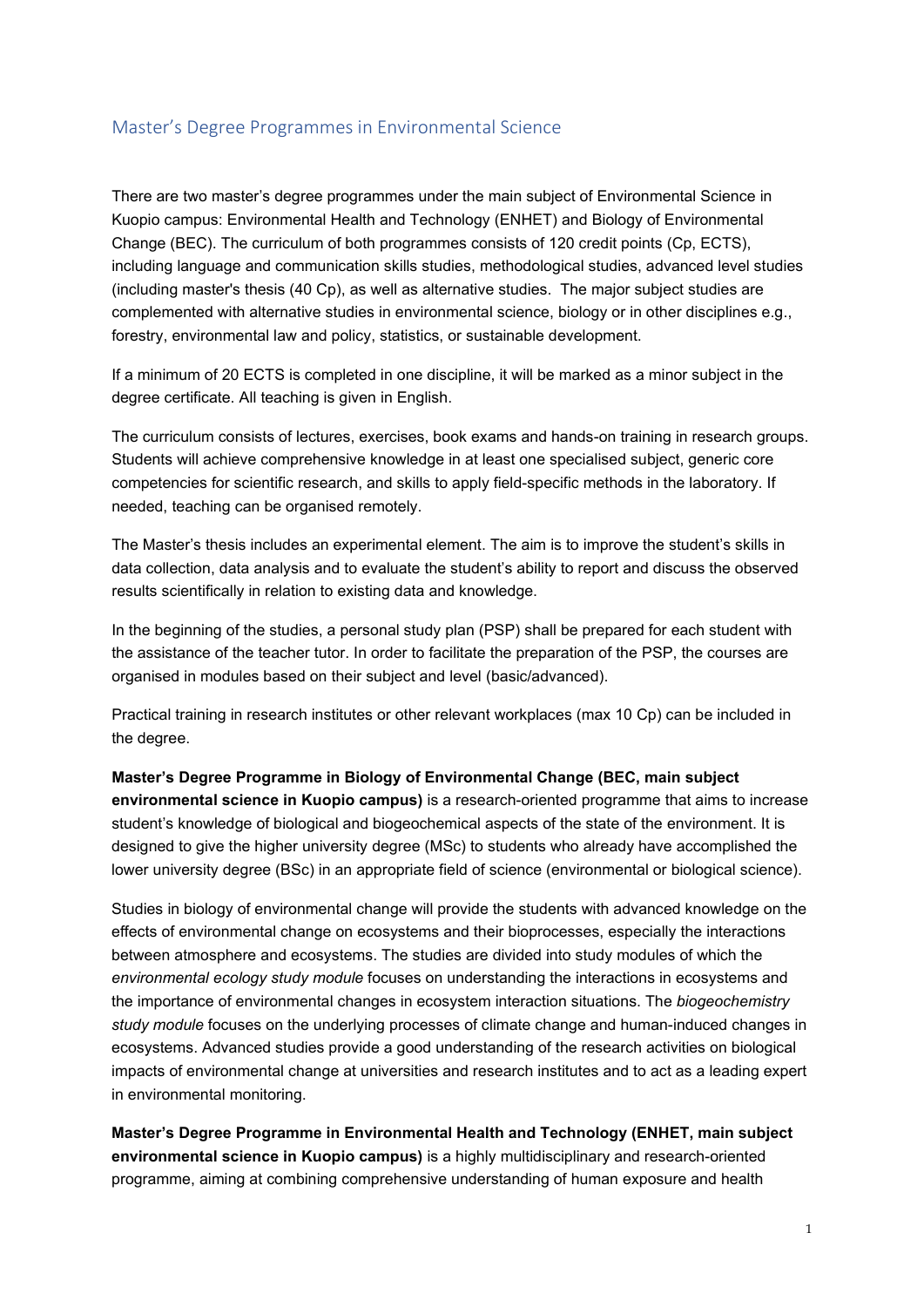effects with technological solutions to reduce the effects. Focus is on environmental agents such as air pollutants, ionizing and non-ionizing radiation and chemicals as well as methods needed to produce meaningful risk assessment from such information. Students may specifically focus on e.g., air pollutants, sustainable water quality, occupational hygiene, or radiation protection. Environmental informatics provides a basis for analysing big data typical of environmental health and technology research. Master's Degree Programme in Environmental Health and Technology gives superb competence to work in research positions in universities and research institutions, in environmental health control and occupational hygiene related jobs in companies and administrative agencies both nationally and internationally.

General Courses on Environmental Health and Technology cover core courses on a wide range of environmental health related topics including exposure assessment, environmental risk assessment, and advanced occupational hygiene. In addition to the general courses, we offer several study modules for advanced knowledge on the following topics:

Air Pollutants, Aerosols and Health module provides advanced knowledge in indoor and outdoor air pollutants, especially fine and nanoparticles, their sources, emission control technologies, health outcomes and risk assessment. This module is ideal if you wish to pursue a career in environmental administration, environmental regulatory agencies, private sector or research.

The radiation module includes courses on biological effects and health risks of radiation, including both ionising and non-ionising radiation. All approaches of environmental health research are used, including in vitro studies, animal studies, epidemiology and exposure assessment. This kind of combination of courses and research provides a unique possibility to become a radiation biology specialist.

Water module specializes in water quality and technology topics including water hygiene and microbial risk assessment, conventional and most up-to-date purification technologies, and prevention of water pollution. The study environment includes a unique water laboratory which offers excellent facilities for the simulation of even pilot-scale purification processes. This study package is suitable for students who wish to pursue a career in water monitoring, regulatory agencies and companies dealing with water treatment or research.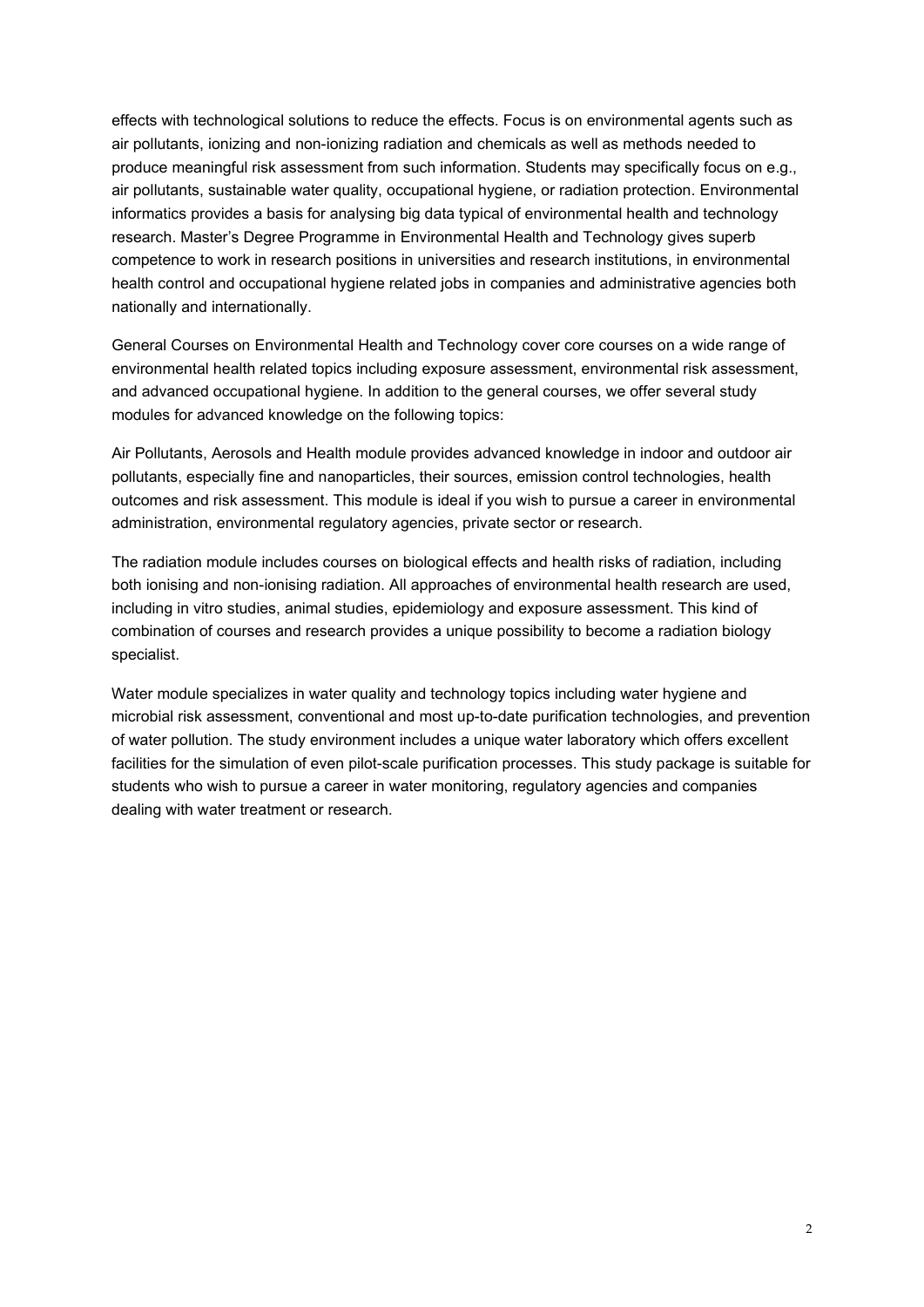## Curriculum of Environmental Science 2021-2022

| <b>MSc degree</b>                                                    | 120 Cp                   |  |
|----------------------------------------------------------------------|--------------------------|--|
|                                                                      |                          |  |
| Language and communication studies                                   | min. $2$ Cp <sup>*</sup> |  |
| <b>Methodological studies</b>                                        | min. 8 Cp*               |  |
|                                                                      |                          |  |
| <b>Advanced level studies**</b>                                      | min. 80 Cp*              |  |
| <b>MSc thesis</b>                                                    | (40 Cp*)                 |  |
| including Maturity test                                              | $(0 \text{ Cp*})$        |  |
|                                                                      |                          |  |
| <b>Alternative studies</b>                                           | min. 25 Cp               |  |
|                                                                      |                          |  |
| Select studies so that the overall amount of credit points is 120 Cp |                          |  |
| $*$ Compulsory studies                                               |                          |  |

\* Compulsory studies

#### *General skills studies for international students*

| Code    | Course                                                                | Cp | <b>Timing</b> |
|---------|-----------------------------------------------------------------------|----|---------------|
| 1131003 | Orientation for International students                                |    | Every autumn  |
| 8031003 | <b>University Study Skills</b>                                        |    | Every autumn  |
| 8031006 | <b>University Computing Skills</b>                                    | 2  | Every autumn  |
| 8020280 | Information skills and Sources in Science for Int.<br><b>Students</b> |    | Every autumn  |
| 8014301 | Finnish 1                                                             | 4  | Every autumn  |
| 3622111 | <b>Basic Statistics in English</b>                                    | 5  | Every autumn  |
| 3710453 | <b>Environmental Health for International Students</b>                | 5  | Every autumn  |
| 3710236 | <b>Applied Water Chemistry</b>                                        | 2  | Every autumn  |
| 3710707 | General Microbiological Methods                                       | 2  | Every autumn  |
| 3710463 | Home Exam on Basics of Non-ionizing Radiation                         | 4  | Every autumn  |

## **\*\*Advanced level studies in Environmental Science (min. 80 Cp), study years 2021–2023**

## *Compulsory advanced level studies (43 Cp)*

| Code    | <b>Course</b>                                   | Cp |
|---------|-------------------------------------------------|----|
| 3710001 | MSc Thesis/Pro Gradu                            | 40 |
| 3710004 | Maturity test in MSc                            |    |
| 3710036 | MSc Thesis Seminar in Environmental Science and |    |
|         | <b>Biology</b>                                  |    |

#### *Methodological studies (8 Cp)*

| Code    | <b>Course</b>                                       | <b>Cp</b> |
|---------|-----------------------------------------------------|-----------|
| 3710418 | Design of Ecological and Environmental Experiments* | 4         |
| 3710557 | Environment and Health - Research Seminars          |           |
| 3710028 | Personal Study Plan to MSc Degree (PSP MSc)*        |           |
| 3123101 | Philosophy and History of Biology*                  |           |
| 3710487 | Implementation of Teaching or Scientific Events in  | $1 - 3$   |
|         | <b>Environmental Science</b>                        |           |

\*compulsory study

## *Advanced level studies, Environmental Health and Technology, 3710 978*

#### *General courses on Environmental Health and Technology*

| Code    | <b>Course</b>                              | Сp | <b>Timing</b>       |
|---------|--------------------------------------------|----|---------------------|
| 3710465 | <b>Environmental Risk Assessment</b>       | 5  | Every autumn        |
| 3710435 | <b>Exposure Assessment</b>                 | 3  | Every autumn        |
| 3710477 | <b>Exposure Measurements and Modelling</b> | 6  | Spring 2022         |
| 3710475 | Chemicals, Environment and Health          | 5  | Every spring        |
| 3710402 | Advanced Occupational Hygiene              | 3  | Autumn, 2022        |
| 4455703 | <b>Environmental Epidemiology</b>          | 3  | <b>Spring, 2023</b> |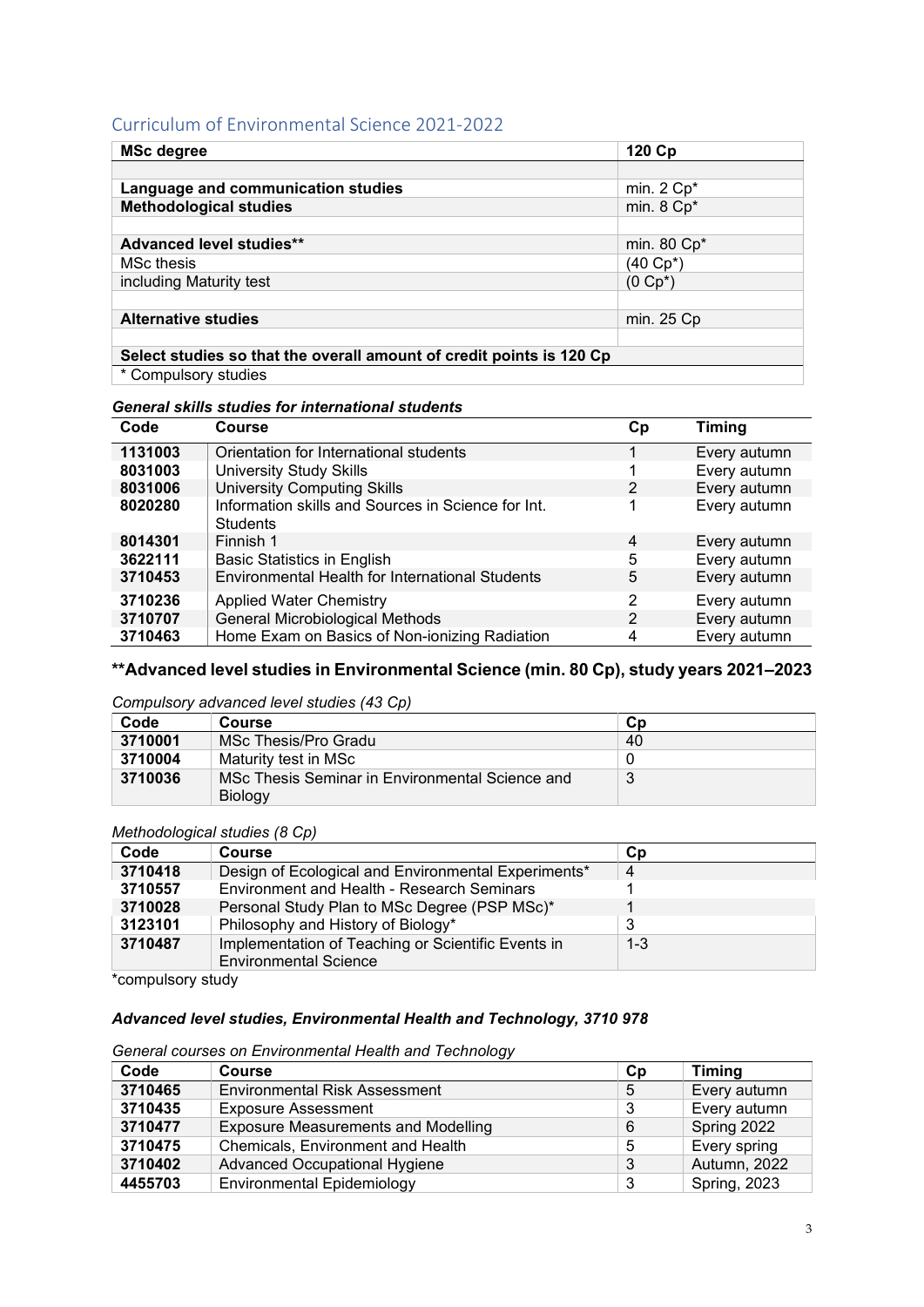| 3710441 | Sisä- ja työymp. mittaukset ja riskien arviointi (SMR) (in<br>Finnish) | 5        | <b>Spring, 2023</b> |
|---------|------------------------------------------------------------------------|----------|---------------------|
| 3710458 | <b>Environmental Data Mining</b>                                       | 5        | Every autumn        |
| 3710459 | Advanced Course on Environmental Data                                  | 5        | Every spring        |
| 3513028 | Advanced Geographical Information Systems                              | 5        | Spring 2022         |
| 3710713 | Practical Training, advanced studies                                   | $3 - 10$ | Continuously        |
| 3710712 | Project Work in a Research Group                                       | $3 - 10$ | Continuously        |
| 3710302 | <b>Specific Book Exams</b>                                             | $3 - 10$ | Continuously        |

### *Courses on aerosols and air pollutants*

| Code    | <b>Course</b>                                                    | Cp | <b>Timing</b>       |
|---------|------------------------------------------------------------------|----|---------------------|
| 3710481 | Health Effects of Air Pollutants and Nanomaterials               | 6  | Autumn 2021         |
| 3710472 | <b>Air Pollution Practicals</b>                                  | 5  | <b>Spring, 2023</b> |
| 3352703 | <b>Climate Change</b>                                            | 5  | Autumn 2022         |
| 3352707 | Aerosol Physics I                                                | 5  | Spring 2023         |
| 3352708 | Aerosol physics II                                               | 5  | Spring 2023         |
| 3352710 | Atmospheric Physics and Meteorology                              | 5  | Autumn 2021         |
| 3352709 | <b>Atmospheric Chemistry</b>                                     | 5  | Spring 2022         |
| 3710482 | Combustion, Emissions, and Control Technologies                  | 5  | Spring 2022         |
| 3710443 | Sisäilman epäpuhtauksien hallinta ja ilmanvaihto (in<br>Finnish) | 5  | Autumn 2021         |

#### *Radiation*

| Code    | <b>Course</b>                                        | Сp | <b>Timing</b> |
|---------|------------------------------------------------------|----|---------------|
| 3710404 | <b>Radiation Biology</b>                             | 5  | Spring 2021   |
| 3710470 | <b>Radiation Biology Practicals</b>                  | 5  | Spring 2022   |
| 3710410 | Dosimetry of Ionising Radiation                      | 3  | Spring 2023   |
| 3710446 | Radioecology and toxicology                          | 5  | Autumn 2021   |
| 3710483 | Measurements and Dosimetry of Non-ionising Radiation | 6  | Autumn 2022   |
| 3710464 | Radiation Biology Journal Club                       | ົ  | Continuously  |

## *Sustainable Water Quality and Technology*

| Code    | <b>Course</b>                             | Сp | <b>Timing</b>                                       |
|---------|-------------------------------------------|----|-----------------------------------------------------|
| 3710460 | Advanced Water Hygiene                    | 5  | <b>Spring, 2022</b>                                 |
| 3710401 | Health-related Environmental Microbiology | 4  | Autumn 2022                                         |
| 3710223 | Water Chemistry and Treatment Practicals  | 3  | Every autumn,<br>continues to<br>spring<br>semester |
| 3123195 | Sustainable Water Management              | 5  | <b>Spring, 2022</b>                                 |

# *Advanced level studies, Biology of Environmental Change, 3710979*

## *General courses on Biology of Environmental Change*

| Code    | <b>Course</b>                                                  | Cp       | <b>Timing</b> |
|---------|----------------------------------------------------------------|----------|---------------|
| 3710475 | Chemicals, Environment and Health                              | 5        | Every spring  |
| 3710458 | <b>Environmental Data Mining</b>                               | 5        | Every autumn  |
| 3710459 | Advanced Course on Environmental Data                          | 5        | Every spring  |
| 3513028 | Advanced Geographical Information Systems                      | 5        | Every spring  |
| 3710713 | Practical Training, advanced studies                           | $3 - 10$ | Continuously  |
| 3710712 | Project Work in a Research Group                               | $3 - 10$ | Continuously  |
| 3710302 | Specific Book Exams                                            | $3 - 10$ | Continuously  |
| 3123196 | Genetic Modification of Organisms                              | 5        | Spring 2022   |
| 3123186 | Optical Methods in Plant Biology and Environmental<br>Research | 5        | Every autumn  |